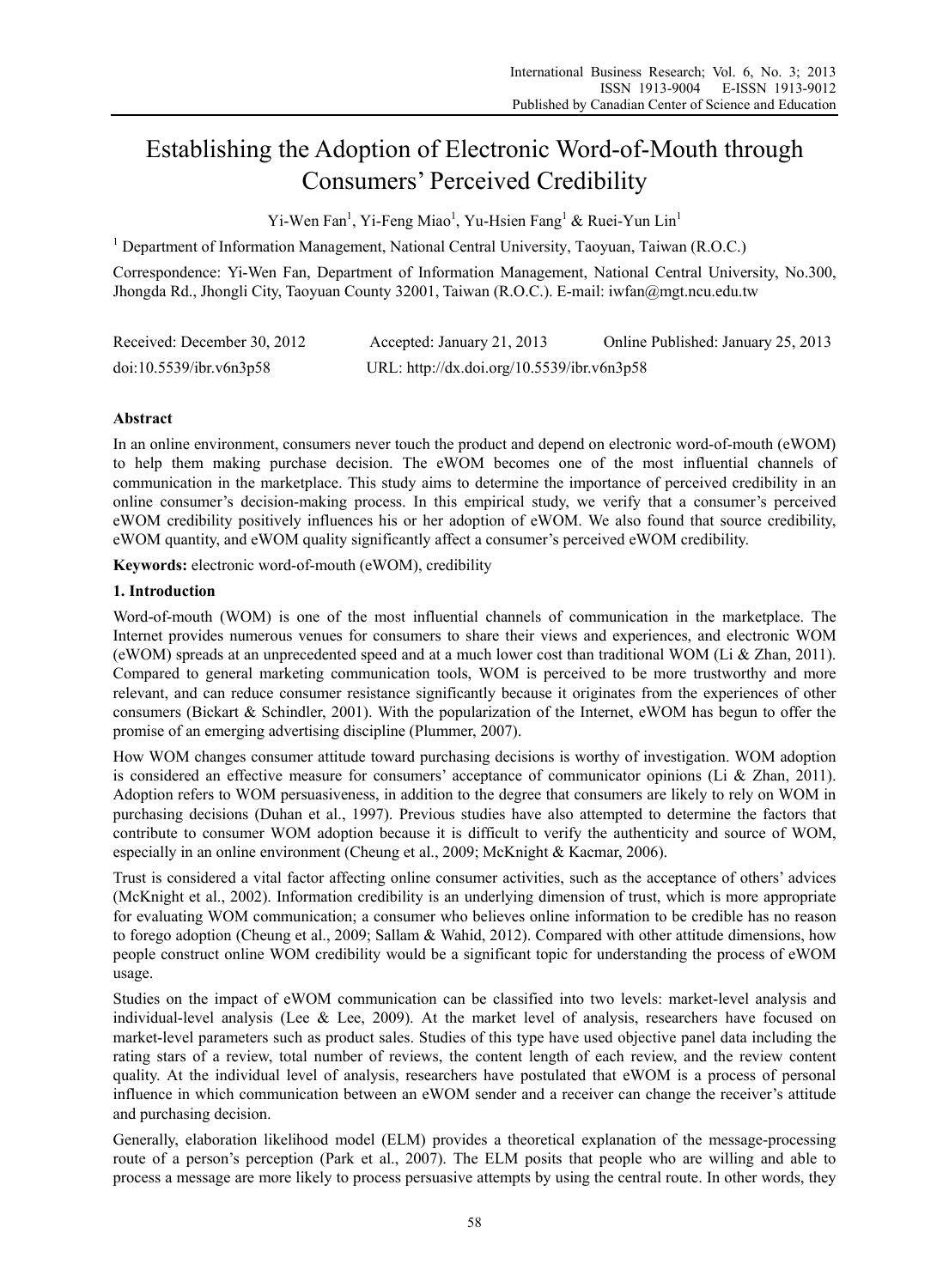are more likely to generate their own thoughts in relation to arguments. However, people who lack motivation or ability are more likely to process information by using peripheral routes, or mental shortcuts, by focusing on non-content cues. Consumer involvement is associated with the motivation to process information, and expertise is associated with the ability to process information; these two factors are considered to represent consumer experience.

The objective of this study is to determine the factors that influence a consumer's perceived eWOM credibility and the importance of credibility in affecting a consumer's adoption of eWOM, including purchase intention. Theoretically, this study provides a viewpoint to clarify the impact of eWOM adoption in the purchase decision-making process and the important predictors of eWOM adoption. In practical terms, this study offers evidence that eWOM plays a significant role in consumer decision making. Thus, firms should not only focus on advisement creation, but also pay attention to consumer opinions.

## **2. Literature Review and Research Hypotheses**

## *2.1 Credibility and eWOM Adoption*

Wathen and Burkell (2002) indicated that source credibility is a key factor in assisting a consumer to judge online information. The first task for an online consumer is to rate the credibility of the medium itself, based on its surface characteristics. If a Web site presents a reliable interface, is well-designed, and has effective visuals, it attracts the consumer to remain on the site and continue using it. The second task involves rating the source regarding the message content because source credibility is fairly consistent with trustworthiness and expertise. The third aspect of the process involves assessing the interaction of the message presentation and the content with the consumer's cognitive state. This is determined from the consumer's experience and acknowledgment.

In an online environment, consumers rarely touch the product or recognize the eWOM sender. Source credibility is a vital predictor in the early stage when a consumer is choosing a Web site, and it contributes to the perceived credibility of messages on the site (Dabholkar, 2006; Dou et al., 2012). Consumer-perceived credibility of eWOM is defined as the extent to which one perceives a recommendation or review as believable, true, or factual (Cheung et al., 2009). Awad and Ragowsky (2008) suggested that perceived credibility is a prime determinant in a consumer's decision-making process, and reduces uncertainty in both social and business interactions. Therefore, we provide the following hypothesis:

# *H1: Higher source credibility positively affects the perceived credibility of eWOM in consumers.*

Adopting eWOM is a psychological action that affects online consumers through social norms in an online environment. Sussman and Siegel (2003) indicated that a consumer who perceives a review to be credible has more confidence in adopting eWOM and using it to make purchase decisions. Perceived eWOM credibility refers to the judgments made by a message recipient concerning the believability of online reviews (Hong and Park, 2012). Researchers have also provided empirical evidence that if consumers perceive higher eWOM credibility, the likelihood of eWOM adoption rises (Cheung et al., 2009, Fan & Miao, 2012, Lee & Koo, 2012). We therefore formulate the following hypothesis:

*H2: Higher perceived eWOM credibility in consumers positively affects their adoption of eWOM.* 

# *2.2 eWOM Quantity and eWOM Quality*

When a consumer searches for online reviews, the quantity of eWOM makes the reviews more observable (Cheung & Thadani, 2010); that is, the volume of eWOM represents the popularity of a product. Reading numerous reviews by others could reduce consumer anxiety when making a purchase decision because consumers reason that many others have also purchased the product (Chatterjee, 2001). Some empirical studies (Park et al., 2007; Sher & Lee 2009) provided evidence that eWOM quantity positively influences the consumer-perceived credibility of eWOM. Therefore, we propose the following hypothesis:

## *H3: A higher quantity of eWOM positively affects the perceived eWOM credibility of consumers.*

The quality of eWOM is another vital factor that is usually discussed with quantity. Once the eWOM on the site gains consumer attention, consumers begin to judge whether the review is worth reading. Information quality was proven early as a significant predictor of the success of an information system (DeLone & McLean, 1992). Consumers care about the correctness and usefulness of eWOM, and good content quality increases their willingness to trust eWOM (Awad & Ragowsky, 2008). Park, Lee, and Ham (2007) indicated that high-quality and the quantity of eWOM enhance persuasiveness. Therefore, we propose the following hypothesis:

*H4: Higher-quality eWOM positively affects perceived eWOM credibility in consumers.*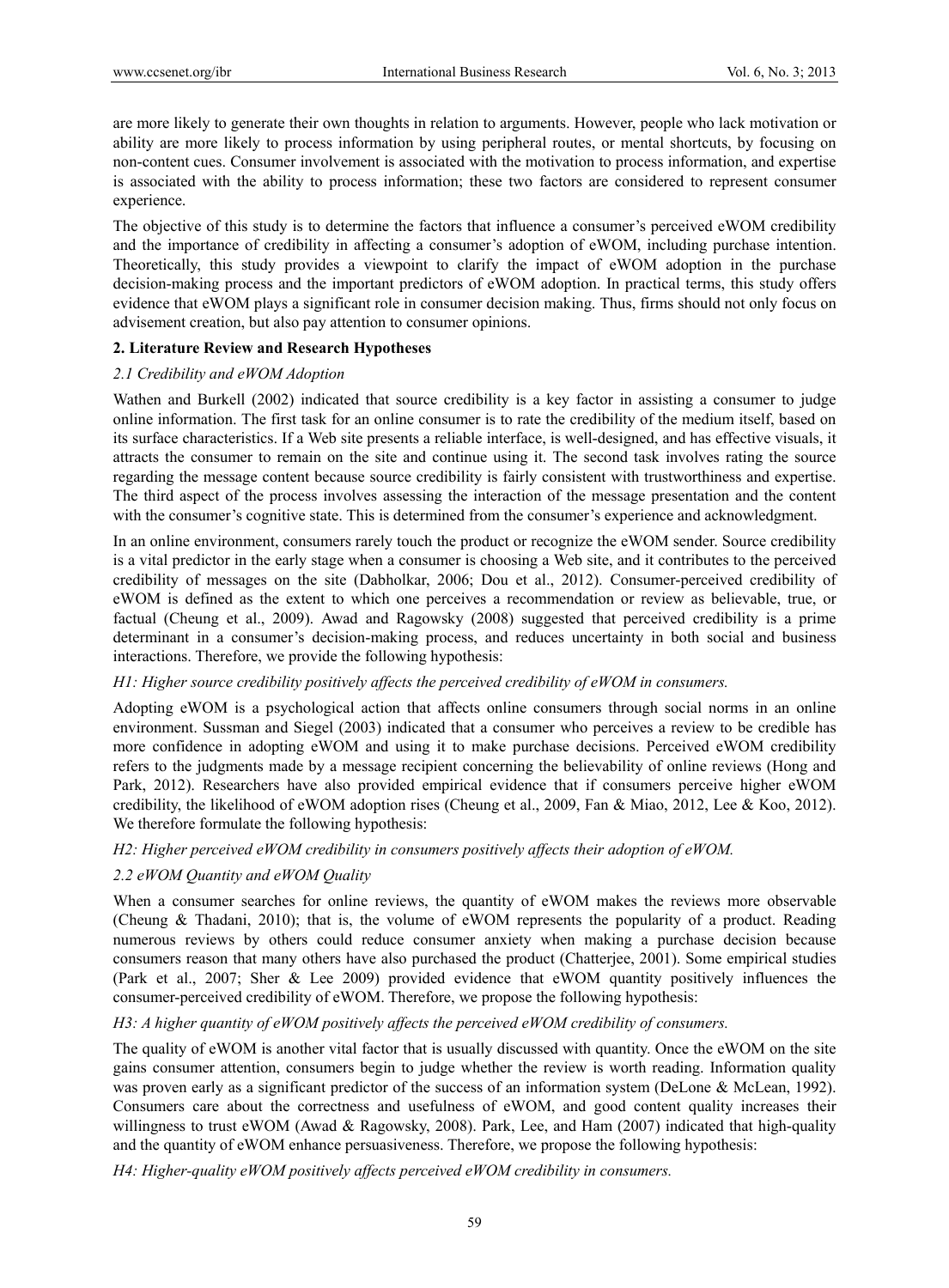## *2.3 Elaboration Likelihood Model*

The ELM explains why people prefer to refer to others' opinions when making a purchase decision (Park et al., 2007; Li, 2012). People who are willing and able to process a message are more likely to process persuasive attempts using the central route. Otherwise, people who lack motivation or ability are more likely to process information using peripheral routes to consult the advice of others. In the ELM, involvement is associated with the motivation to process information, and expertise is associated with the ability to process information (Petty et al., 1983).

Park and Kim (2008) found that customers with high expertise are able to evaluate information according to experience and knowledge. Similarly, Bansal and Voyer (2000) indicated that consumers with higher expertise have more confidence in making purchase decisions and refer less to others' opinions. Therefore, we predicted that customer expertise affects the perceived credibility of eWOM, and proposed the following hypothesis:

## *H5: Higher expertise in customers negatively affects their perceived eWOM credibility.*

Another issue with the ELM is involvement. Celsi and Olson (1988) indicated that involvement can be situational or enduring. Situational involvement is a temporary elevation of relevance regarding the objective product during the purchase decision-making process. We used situational involvement as a predictor in this study. Consumers with higher involvement have more motivation to understand products and are more likely to read others' opinions to gather more information. Therefore, we proposed the following hypothesis:

*H6: Higher involvement of consumers positively affects their perceived eWOM credibility.* 

Figure 1 shows the research model used in this study.



Figure 1. Research model

## **3. Research Method**

Park and Lee (2009) indicated that eWOM has more impact on experience goods than search goods. This is because consumers cannot usually judge the attributes of an experience good before they purchase and use it (Huang et al., 2009). Additionally, consumers only gather information from product images and descriptions, especially in an online environment. Therefore, consumers must be aware of product reviews written by other consumers. For this study, we selected cosmetic products as an instrument to examine how eWOM influences a consumer's decision-making process.

We conducted an experiment that manipulates eWOM quantity and quality, thus resulting in a  $2\times2$  (high quality vs. low quality, high quantity vs. low quantity) factorial designs. We defined high-quantity eWOM as eight reviews and low-quantity eWOM as four reviews, in accordance with the suggestion made by Park and Kim (2008). High-quality eWOM was defined as the provision of a pragmatic description about product attributes, whereas low-quality eWOM was defined as providing more emotional descriptions.

An initial structured questionnaire was developed based on a review of the relevant literature. We adopted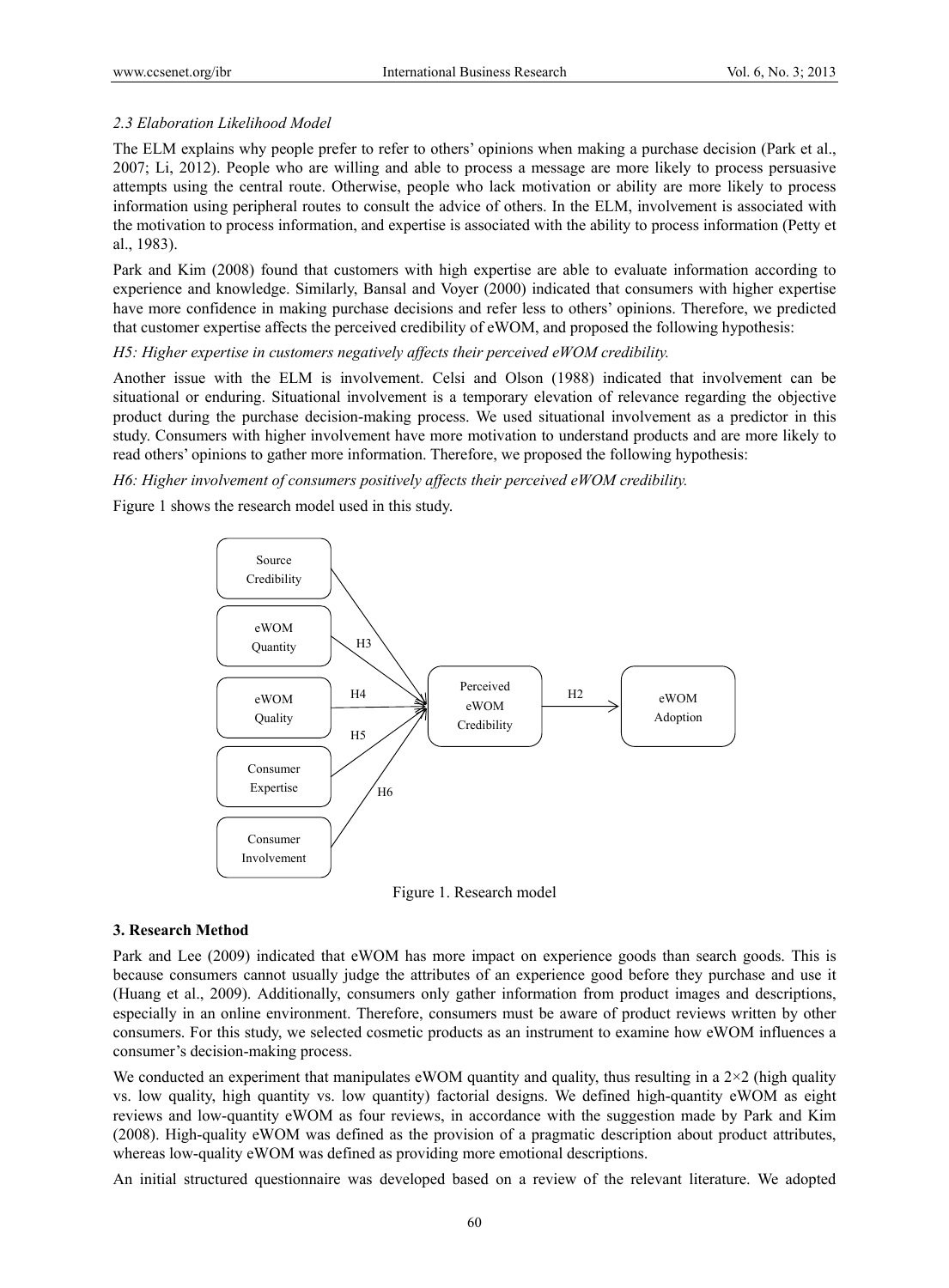eWOM-quantity items from Park, Lee, and Ham (2007), eWOM-quality items from Park and Kim (2008), source credibility and consumer expertise from Gefen and Straub (2004), consumer involvement from Premazzi et al. (2010), and perceived eWOM credibility and eWOM adoption from Cheung et al. (2009). All items were measured on a 5-point scale.

Subjects were randomly assigned to treatment conditions. Forty-six online shoppers participated in the pretest. Confirmatory factor analysis (CFA) was performed to establish reliability and validity. Cronbach's α of the indicators ranged from 0.821 to 0.917, which is higher than the acceptance reliability coefficient level of 0.7 suggested by Nunnally (1978). Therefore, the questions used for this study were reliable. Regarding validity, the factor loadings belonging to each construct after analysis showed the standardized beta coefficients exceeding the required convergent validity score of 0.5.

A total of 443 responses were collected, of which 435 were usable; 134 were in paper form, written by college and graduate students, and the remaining 301 were submitted by online users. The survey was posted on public cosmetic-related forums of a bulletin board system (BBS; telent://ptt.cc) and forwarded using Facebook to collect the experiences of eWOM users. Cronbach's  $\alpha$  of the indicators ranged from 0.827 to 0.963, and the factor loadings belonging to each construct showed significant standardized beta coefficients that were over 0.6. Table 1 shows the descriptive statistics, Table 2 shows the discriminant validity of this study, and Table 3 shows the CFA results.

|             | Gender           |            |  |  |  |
|-------------|------------------|------------|--|--|--|
|             | Frequency        | Percentage |  |  |  |
| Male        | 156              | 35.9       |  |  |  |
| Female      | 279              | 64.1       |  |  |  |
| Total       | 435              | 100        |  |  |  |
|             | Age              |            |  |  |  |
|             | Frequency        | Percentage |  |  |  |
| Below 20    | 34               | 7.8        |  |  |  |
| $21 - 30$   | 367              | 84.4       |  |  |  |
| $31 - 40$   | 30               | 6.9        |  |  |  |
| $41 - 50$   | 3                | 0.7        |  |  |  |
| 51-60       |                  | 0.2        |  |  |  |
| 61 and over | $\boldsymbol{0}$ | 0.0        |  |  |  |
| Total       | 435              | 100        |  |  |  |

Table 1. Sample characteristics

Table 2. Discriminate validity

|      |            |           | Source      | eWOM     | eWOM    | Consumer  | Consumer    | Perceived eWOM | eWOM     |
|------|------------|-----------|-------------|----------|---------|-----------|-------------|----------------|----------|
|      | <b>AVE</b> | <b>CR</b> | Credibility | Quantity | Quality | Expertise | Involvement | Credibility    | Adoption |
|      |            |           | (1)         | (2)      | (3)     | (4)       | (5)         | (6)            | (7)      |
| (1)  | 0.566      | 0.886     | 0.753       |          |         |           |             |                |          |
| (2)  | 0.852      | 0.920     | 0.438       | 0.923    |         |           |             |                |          |
| (3)  | 0.614      | 0.905     | 0.535       | 0.570    | 0.783   |           |             |                |          |
| (4)  | 0.819      | 0.948     | 0.466       | 0.238    | 0.201   | 0.905     |             |                |          |
| (5)  | 0.843      | 0.970     | 0.340       | 0.238    | 0.176   | 0.768     | 0.918       |                |          |
| (6)  | 0.819      | 0.931     | 0.583       | 0.543    | 0.695   | 0.273     | 0.245       | 0.905          |          |
| (7)  | 0.682      | 0.915     | 0.546       | 0.593    | 0.716   | 0.282     | 0.293       | 0.681          | 0.826    |
| Mean | N/A        | N/A       | 3.125       | 3.368    | 3.578   | 3.407     | 3.806       | 3.337          | 3.812    |
| S.D. | N/A        | N/A       | 0.928       | 0.845    | 0.845   | 0.963     | 0.827       | 0.889          | 0.884    |

## **4. Results**

## *4.1 Manipulation Checks*

The subject responses on the two items that were designed to check consumer perceptions of eWOM quantity were averaged. ANOVA was conducted, which indicated the presence of the main effect of review quantity  $[F(1,$  $433$ ) = 5.202,  $p < .05$ ]. Subjects in the eight-review condition perceived the review quantity to be greater, compared to subjects in the four-review condition  $(M = 3.90$  and 3.72). Thus, the review quantity was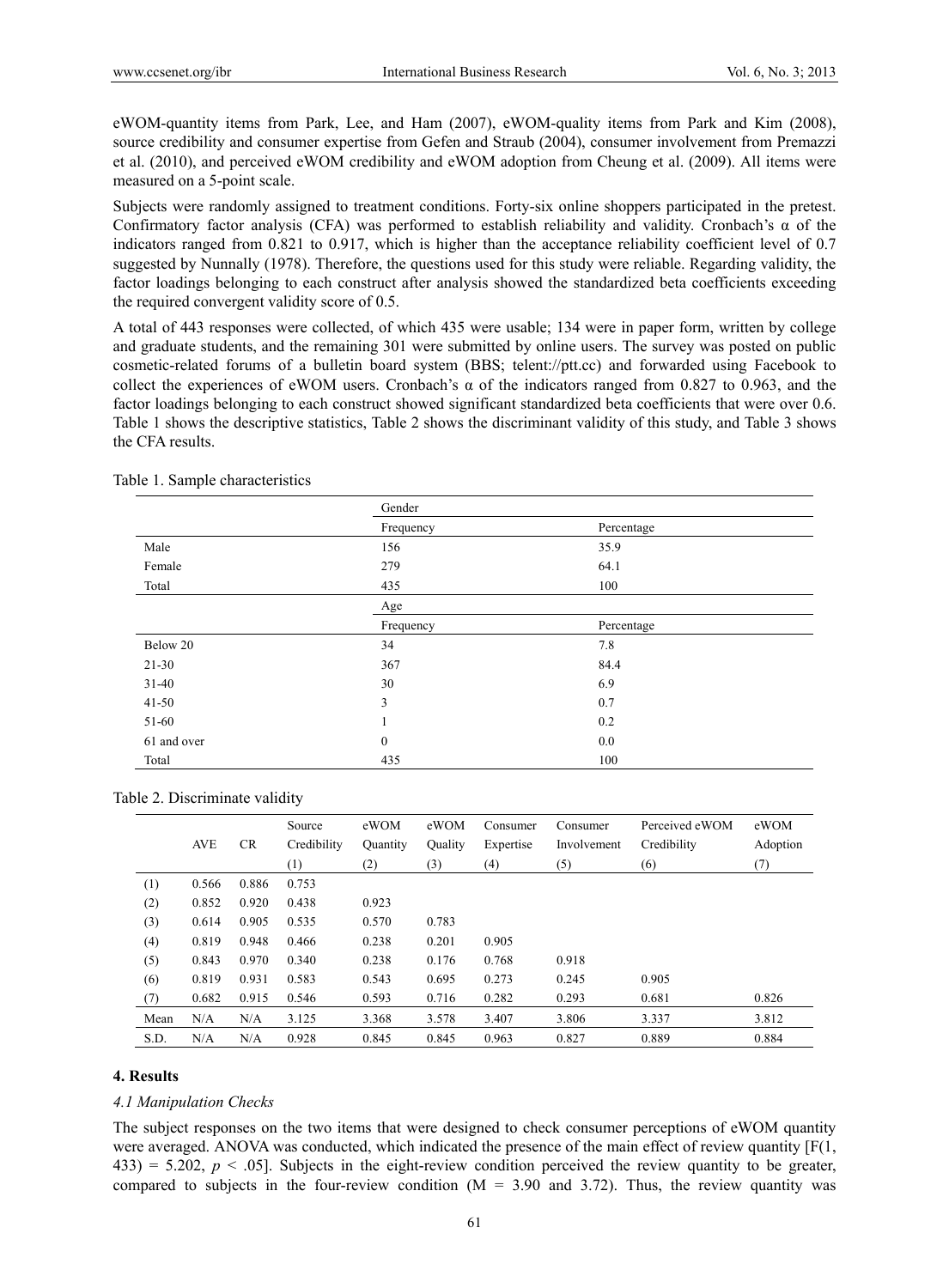## manipulated successfully.

Subject responses to the manipulation checks on review quality were also examined. These were averaged for ANOVA. The results showed that subjects in the high-quality review condition had a greater perception of review quality than those in the low-quality review condition  $[F(1, 433) = 10.826, p < .001, M = 3.675$  and 3.473]. Therefore, the review quality was also successfully manipulated. Table 4 shows the ANOVA test of this study.

| Variables                  | Items           | Factor loadings | Mean  | S.D.  | Cronbach's $\alpha$ |
|----------------------------|-----------------|-----------------|-------|-------|---------------------|
| Source credibility         | sc1             | 0.672           | 3.368 | 0.623 | 0.845               |
|                            | $\mathrm{sc}2$  | $0.800\,$       |       |       |                     |
|                            | sc3             | 0.830           |       |       |                     |
|                            | sc <sub>4</sub> | 0.660           |       |       |                     |
|                            | sc5             | 0.812           |       |       |                     |
|                            | sc <sub>6</sub> | 0.724           |       |       |                     |
| eWOM quantity              | qa1             | 0.928           | 3.806 | 0.826 | 0.827               |
|                            | qa2             | 0.919           |       |       |                     |
| eWOM quality               | qu1             | 0.734           | 3.578 | 0.644 | 0.874               |
|                            | qu2             | $0.800\,$       |       |       |                     |
|                            | qu <sub>3</sub> | 0.753           |       |       |                     |
|                            | qu4             | 0.759           |       |       |                     |
|                            | qu <sub>5</sub> | 0.794           |       |       |                     |
|                            | qu <sub>6</sub> | 0.854           |       |       |                     |
| Consumer expertise         | ex1             | 0.901           | 3.125 | 1.067 | 0.928               |
|                            | ex2             | 0.850           |       |       |                     |
|                            | ex3             | 0.920           |       |       |                     |
|                            | ex4             | 0.946           |       |       |                     |
| Consumer involvement       | iv1             | 0.912           | 3.407 | 1.041 | 0.963               |
|                            | iv2             | 0.931           |       |       |                     |
|                            | iv3             | 0.932           |       |       |                     |
|                            | iv <sub>4</sub> | 0.941           |       |       |                     |
|                            | iv5             | 0.890           |       |       |                     |
|                            | iv <sub>6</sub> | 0.901           |       |       |                     |
| Perceived eWOM credibility | pec1            | 0.902           | 3.337 | 0.705 | 0.889               |
|                            | pec2            | 0.897           |       |       |                     |
|                            | pec3            | 0.915           |       |       |                     |
| eWOM adoption              | ad1             | 0.828           | 3.812 | 0.671 | 0.884               |
|                            | ad2             | 0.752           |       |       |                     |
|                            | ad3             | 0.837           |       |       |                     |
|                            | ad4             | 0.881           |       |       |                     |
|                            | ad5             | 0.872           |       |       |                     |

#### Table 4. ANOVA test

| Depend variable | Source  | DF  | Sum of squares | Mean squares | F ratio | F probability |
|-----------------|---------|-----|----------------|--------------|---------|---------------|
| eWOM Quantity   | Between |     | 3.512          | 3.512        | 5.202   | $0.023*$      |
|                 | Within  | 433 | 292.323        | 0.675        |         |               |
|                 | Total   | 434 | 295.836        |              |         |               |
| eWOM Quality    | Between |     | 4.931          | 4.931        | 10.826  | $0.001**$     |
|                 | Within  | 433 | 175.618        | 0.406        |         |               |
|                 | Total   | 434 | 180.009        |              |         |               |

# *4.2 Hypothesis Testing*

We used smartPLS for structure equation modeling (SEM) analysis. The full model ( $n = 435$ ) is shown in Fig. 2.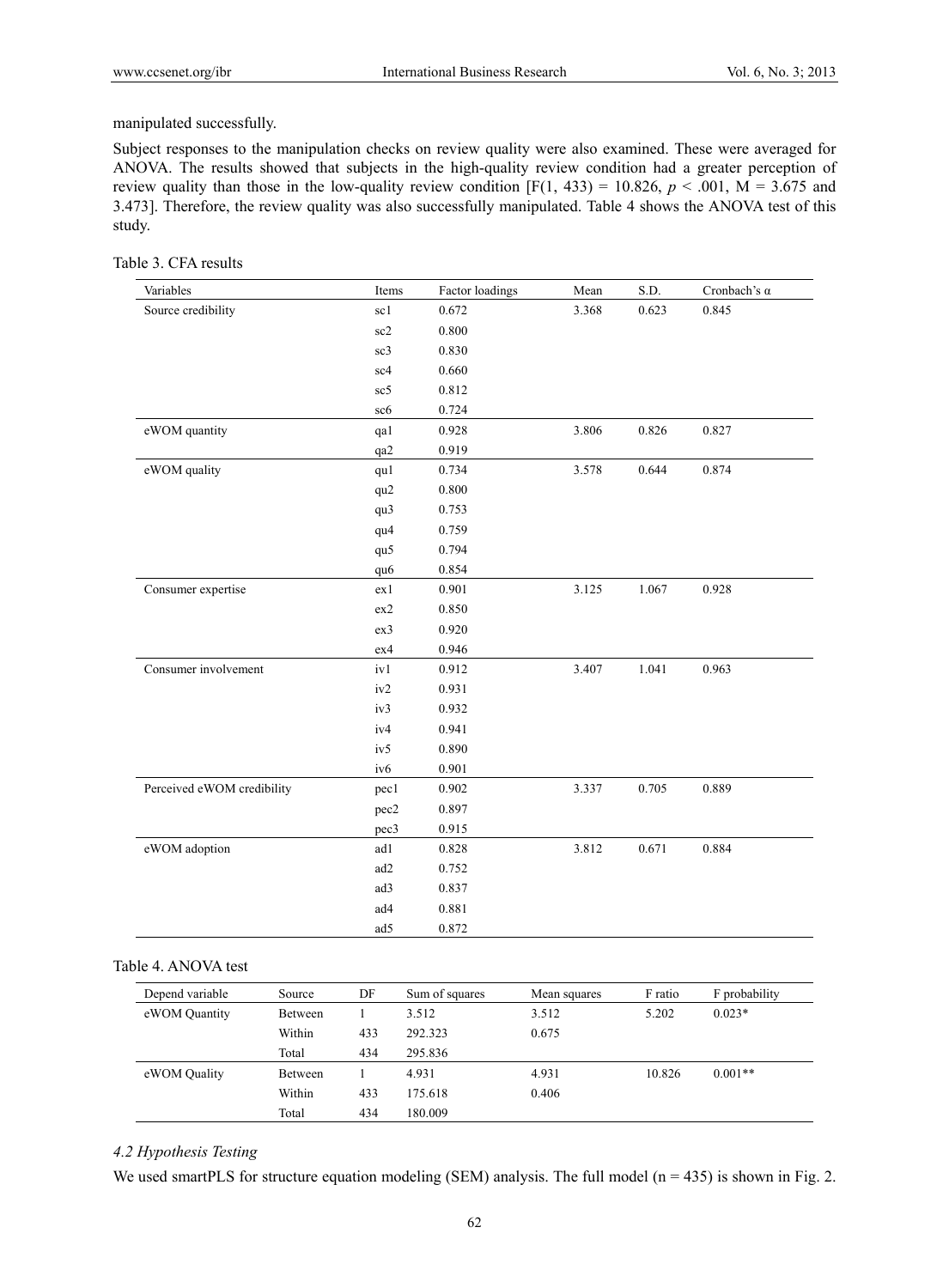The research model shows that source credibility ( $\beta = 0.26$ ,  $p < .000$ ), eWOM quantity ( $\beta = 0.16$ ,  $p < .001$ ), and eWOM quality ( $β = 0.46, p < .000$ ) all have a significant influence on consumer-perceived eWOM credibility, supporting H1, H3, and H4. Perceived eWOM credibility was shown to have a significant positive effect on eWOM adoption (β = 0.68, *p* < .000), supporting H2. Finally, consumer expertise and involvement do not have a significant effect on consumer-perceived eWOM credibility ( $\beta$  = -0.02, *p* < .343;  $\beta$  = -0.05, *p* < .996); thus, H5 and H6 were not supported.



Figure 2. Hypothesis testing

Notes:  $n=435$ ;  $p < .05$ ,  $\ast p < .01$ ,  $\ast \ast p < .001$ .

#### **5. Conclusion**

For this study, we focused on how perceived eWOM credibility in consumers influenced their eWOM adoption and the predictive factors of perceived eWOM credibility. Perceived eWOM credibility significantly affects eWOM adoption in consumers ( $\beta = 0.68$ ,  $R^2 = 0.46$ ). Consumer adoption of eWOM represents how eWOM changes their attitude toward products, and may help them make purchase decisions. The survey results showed that constructing consumer credibility in an online environment is the most important aspect. Trust and credibility have generally been discussed in electronic commerce research, and are thought to be indispensable for predicting the activity of online consumers (Gefen & Straub, 2004; Awad & Ragowsky, 2008; Cheung et al., 2009; Fan & Miao, 2012).

The quality of eWOM is the most significant factor, positively affecting the perceived credibility of consumers  $(β = 0.46, p < .001)$ . Reviews that are pragmatic and persuasive, with a sufficient number of argumentative points based on factual information about the product, increase consumer confidence in referring to eWOM. In addition, in an online environment, consumers difficultly confirm the origin of the eWOM and the identity of the source. Source credibility measures the trustworthiness of the eWOM source, including the reviewer's expertise and the reputation of the vendor. This research provides evidence that source credibility also positively influences the perceived credibility of consumers ( $β = 0.26, p < .001$ ).

The quantity of eWOM has a positive influence on the perceived credibility of consumers ( $\beta = 0.16$ ,  $p < .01$ ). The number of reviews is attracting consumer attention, and the consistency of numerous eWOM enhances eWOM reliability. Finally, although consumer expertise and involvement have no significant effect on perceived eWOM credibility, but the previous study offered a sight that consumer expertise reduces their perceived credibility of eWOM because they prefer making decisions on their own, and consumers who have higher involvement are willing to consider discussions and adopt others' opinions (Fan & Miao, 2012). Some researchers have suggested that a consumer's involvement might be a moderator of perceived eWOM credibility (Park et al., 2007; Petty et al., 1983).

Our results have implications for the nature of eWOM credibility building. The decision-making process of consumers is influenced by the information content received. This study shows that specific aspects of informational influence, such as source credibility, eWOM quality, and eWOM quantity, can be highly influential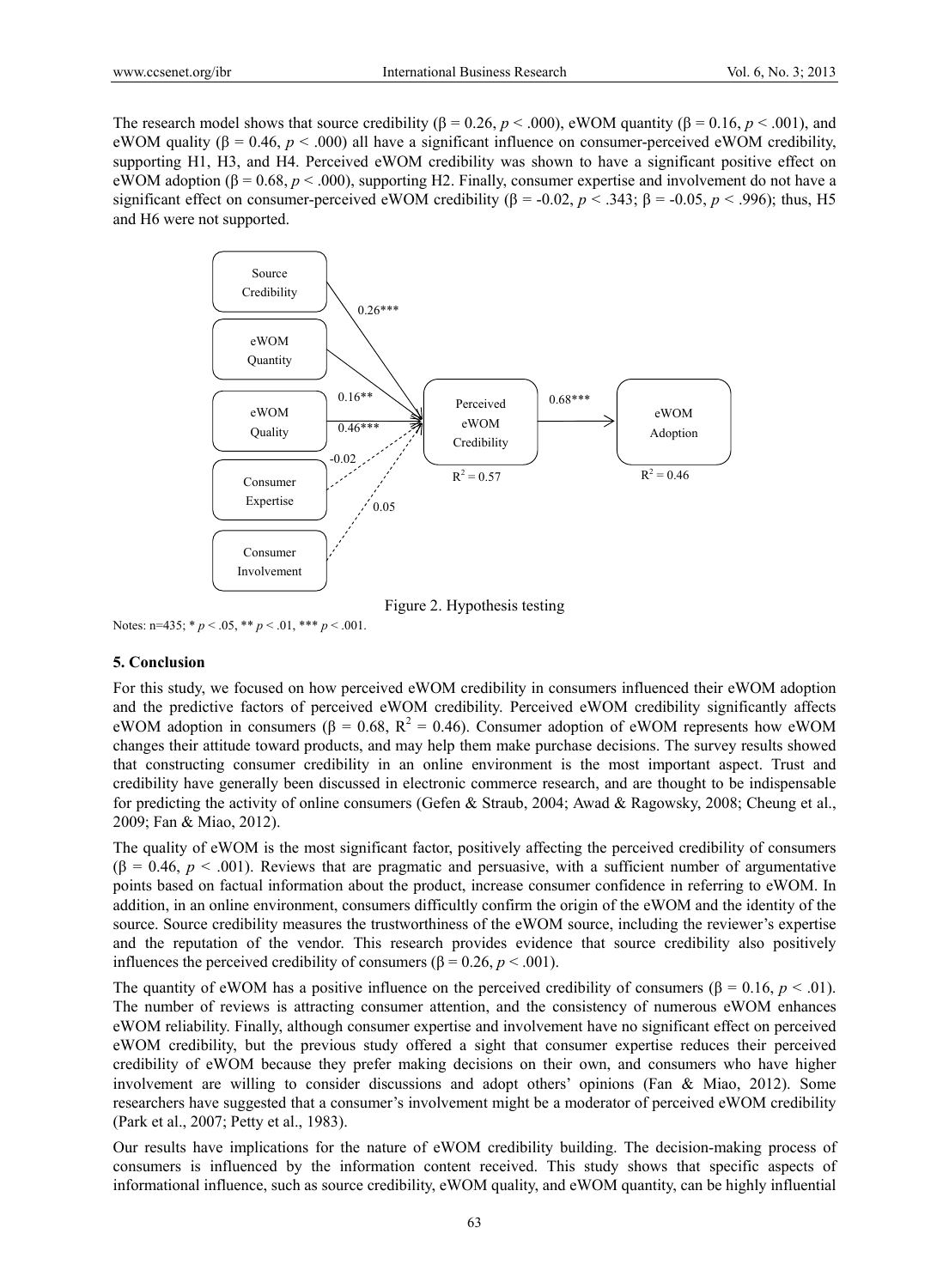on consumers' perceived eWOM credibility. A high level of eWOM credibility enhances a consumer's desire for eWOM adoption regarding the online recommendation, and attracts repeat visits to other consumers' recommendations. Furthermore, eWOM credibility also raises the overall value of the reviews provided, which benefits consumers who refer to the reviews. This study presents a model that provides firms which concerns online consumer reviews with strong instructional insight. We sought to determine the perceived credibility of consumers to make eWOM messages more useful. If the eWOM message is effective in a consumer's purchase decision-making process, then firms should focus more on maintaining their reputation and satisfying consumers.

#### **6. Limitation**

The main limitation of this study is that, although five factors were selected as the predictors of consumers' perceived eWOM credibility, only three were shown to have a significant influence. This might be because consumers usually notice the information content more, and ignore normative attributes. Cheung et al. (2009) indicated that a consumer's perceived credibility is influenced by informational and normative factors. Other possible factors that help construct perceived eWOM credibility and eWOM adoption exist, such as recommendation consistency and recommendation rating.

#### **References**

- Awad, N. F., & Ragowsky, A. (2008). Establishing trust in electronic commerce though online word of mouth: An examination across genders. *Journal of Management Information Systems*, *24*(2), 101-121. http://dx.doi.org/10.2753/MIS0742-1222240404
- Bansal, H. S., & Voyer, P. A. (2000). Word-of-mouth processes within a services purchase decision context. *Journal of Service Research*, *3*(2), 166-177. http://dx.doi.org/10.1177/109467050032005
- Bickart, B., & Schindler, R. M. (2001). Internet forums as influential sources of consumer information. *Journal of Interactive Marketing*, *15*(3), 31-40. http://dx.doi.org/10.1002/dir.1014
- Celsi, R., & Olson, J. (1988). The role of involvement in attention and comprehension processes. *Journal of Consumer Research*, *15*(2), 210-224. http://dx.doi.org/10.1086/209158
- Chatterjee, P. (2001). Online reviews: Do consumers use them? *Advances in Consumer Research*, *28*(1), 129-133.
- Cheung, C. M. K., & Thadani, D. R. (2010). The effectiveness of electronic word-of-mouth communication: A literature analysis. Proceedings of *the 23rd Bled eConference eTrust: Implications for the Individual, Enterprises and Society*.
- Cheung, M., Luo, C., Sia, C., & Chen, H. (2009). Credibility of electronic word-of-mouth: Informational and normative determinants of on-line consumer recommendations. *International Journal of Electronic Commerce*, *13*(4), 9-38. http://dx.doi.org/10.2753/JEC1086-4415130402
- Dabholkar, P. A. (2006). Factors influencing consumer choice of a "rating web site": An experimental investigation of an online interactive decision aid. *Journal of Marketing Theory and Practice*, *14*(4), 259-273. http://dx.doi.org/10.2753/MTP1069-6679140401
- DeLone, W. H., & McLean, E. R. (1992). Information systems success: The quest for the dependent variable. *Information Systems Research*, *3*(1), 60-95. http://dx.doi.org/10.1287/isre.3.1.60
- Dou, X., Walden, J. A., Lee, S., & Lee, J. Y. (2012). Does source matter? Examining source effects in online product reviews. *Computers in Human Behavior*, *28*(5), 1555-1563. http://dx.doi.org/10.1016/j.chb.2012.03.015
- Duhan, D. F., Johnson, S. D., Wilcox, J. B., & Harrell, G. D. (1997). Influences on consumer use of word-of-mouth recommendation sources. *Journal of the Academy of Marketing Science*, *25*(4), 283-295. http://dx.doi.org/10.1177/0092070397254001
- Fan, Y. W., & Miao, Y. F. (2012). Effect of electronic word-of-mouth on consumer purchase intention: The perspective of gender differences. *International Journal of Electronic Business Management*, *10*(3), 175-181.
- Gefen, D., & Straub, D. W. (2004). Consumer trust in B2C e-commerce and the importance of social experiments in e-products and e-services. *Omega*, *32*(6), 407-424. http://dx.doi.org/10.1016/j.omega.2004.01.006
- Hong, S., & Park, H. S. (2012). Computer-mediated persuasion in online reviews: Statistical versus narrative